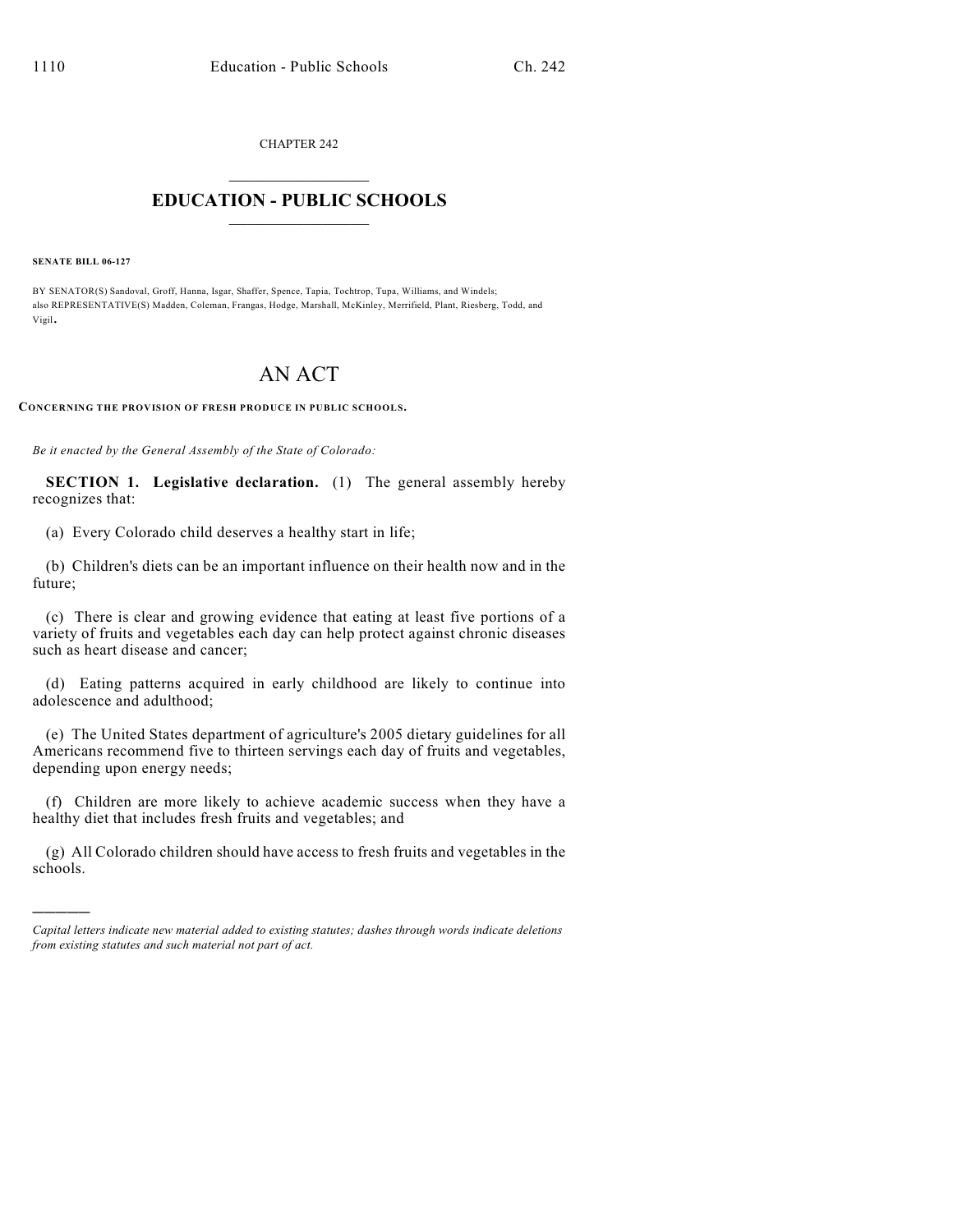**SECTION 2.** Title 22, Colorado Revised Statutes, is amended BY THE ADDITION OF A NEW ARTICLE to read:

## **ARTICLE 82.5 Fresh Fruits and Vegetables Pilot Program**

**22-82.5-101. Fresh fruits and vegetables pilot program - creation.** SUBJECT TO THE AVAILABILITY OF FUNDS PURSUANT TO SECTION 22-82.5-105, FOR THE 2006-07 AND 2007-08 SCHOOL YEARS, THERE IS HEREBY CREATED THE FRESH FRUITS AND VEGETABLES PILOT PROGRAM, REFERRED TO IN THIS ARTICLE AS "THE PILOT PROGRAM". THE PILOT PROGRAM SHALL BE MODELED AFTER THE UNITED STATES DEPARTMENT OF AGRICULTURE'S FRUIT AND VEGETABLE PILOT PROGRAM, AS DESCRIBED IN 42 U.S.C. SECTION 1769 (g), TO MAKE FREE FRUITS AND VEGETABLES AVAILABLE TO STUDENTS THROUGHOUT THE SCHOOL DAY IN ONE OR MORE PLACES DESIGNATED BY A PARTICIPATING SCHOOL.

**22-82.5-102. Objectives of the pilot program.** (1) THE OBJECTIVES OF THE PILOT PROGRAM ARE TO:

(a) LESSEN CHILDREN'S RISK OF OBESITY;

(b) REDUCE CHILDREN'S CONSUMPTION OF UNHEALTHY FOOD;

(c) REDUCE THE NUMBER OF UNHEALTHY SNACKS THAT CHILDREN BRING TO SCHOOL FROM THEIR HOMES;

(d) INCREASE CHILDREN'S AWARENESS OF, AND PREFERENCE FOR, A VARIETY OF FRESH FRUITS AND VEGETABLES;

(e) CREATE A HEALTHIER SCHOOL ENVIRONMENT;

(f) ENHANCE THE SCHOOL BREAKFAST PROGRAM CREATED IN SECTION 22-54-123.5 BY INCREASING THE AVAILABILITY OF FRESH FRUITS AND VEGETABLES IN SCHOOLS; AND

(g) MAKE FRESH FRUITS AND VEGETABLES AVAILABLE THROUGHOUT THE SCHOOL DAY TO STUDENTS IN PARTICIPATING SCHOOLS.

**22-82.5-103. Pilot program - application process - policies and procedures - mandatory application contents.** (1) IN IMPLEMENTING THE PILOT PROGRAM, THE DEPARTMENT OF EDUCATION SHALL SOLICIT APPLICATIONS FROM INTERESTED SCHOOL DISTRICTS.

(2) THE STATE BOARD OF EDUCATION MAY ADOPT POLICIES AND PROCEDURES CONCERNING THE APPLICATION PROCESS FOR PARTICIPATION IN THE PILOT PROGRAM.

(3) EACH APPLICATION SUBMITTED TO THE DEPARTMENT OF EDUCATION BY A SCHOOL DISTRICT SHALL INCLUDE:

(a) INFORMATION PERTAINING TO THE PERCENTAGE OF STUDENTS ENROLLED IN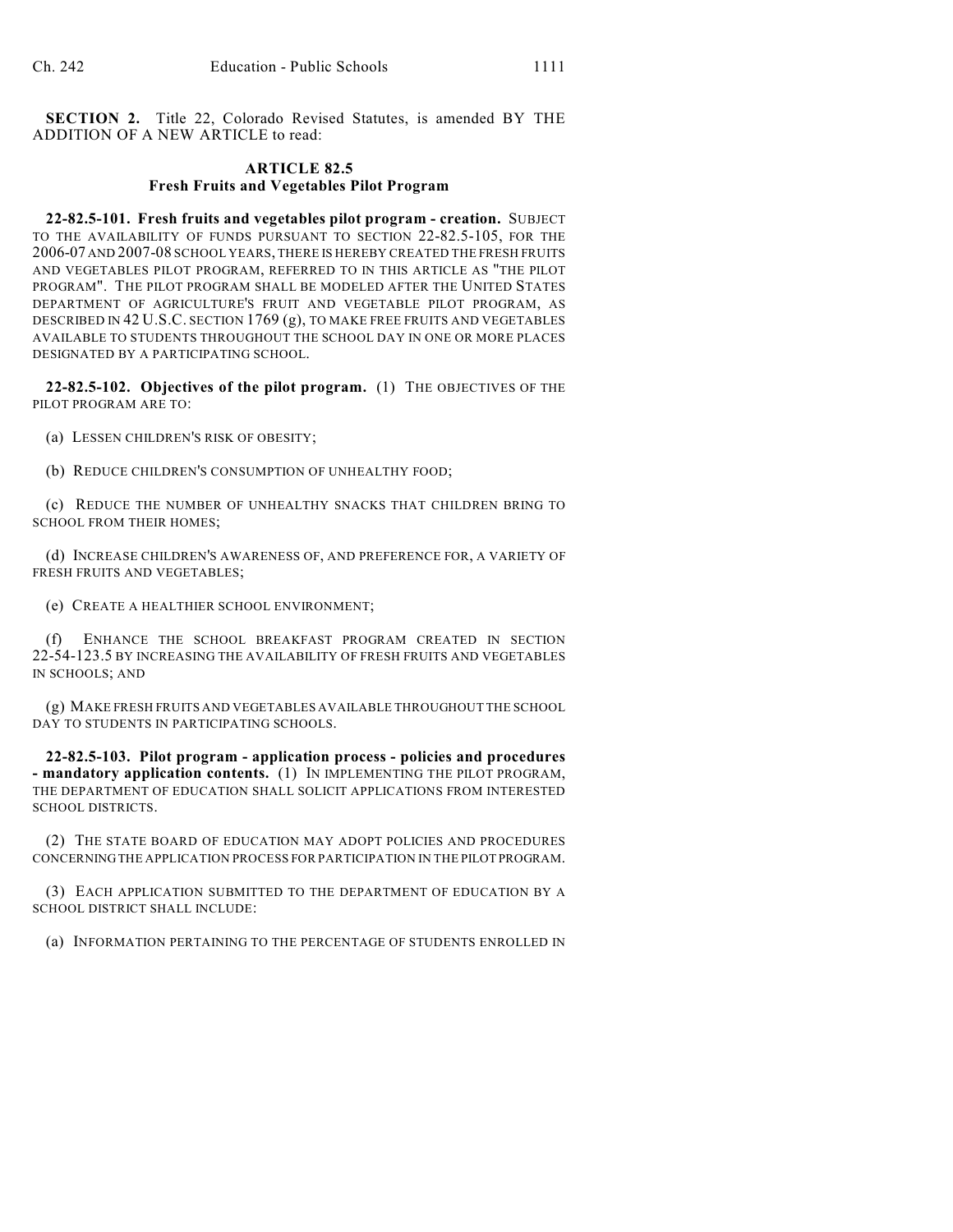THE SCHOOL DISTRICT WHO ARE ELIGIBLE FOR FREE OR REDUCED-COST LUNCH UNDER THE FEDERAL "NATIONAL SCHOOL LUNCH ACT", 42 U.S.C. SEC. 1751 ET SEQ;

(b) A CERTIFICATION OF SUPPORT FOR PARTICIPATION IN THE PILOT PROGRAM SIGNED BY THE SCHOOL DISTRICT'S DIRECTOR OF FOOD AND NUTRITION, IF ANY, THE PARTICIPATING SCHOOLS' PRINCIPALS, AND THE SCHOOL DISTRICT'S SUPERINTENDENT; AND

(c) SUCH OTHER INFORMATION AS MAY BE REQUESTED BY THE DEPARTMENT OF EDUCATION.

(4) UPON RECEIVING APPLICATIONS FROM INTERESTED SCHOOL DISTRICTS, THE DEPARTMENT OF EDUCATION SHALL REVIEW THE APPLICATIONS AND MAKE RECOMMENDATIONS TO THE STATE BOARD OF EDUCATION REGARDING THE SELECTION OF SCHOOL DISTRICTS FOR PARTICIPATION IN THE PILOT PROGRAM BASED ON THE CRITERIA SPECIFIED IN SECTION 22-82.5-104.

**22-82.5-104. Pilot program - selection criteria.** (1) IN SELECTING SCHOOL DISTRICTS TO RECOMMEND FOR PARTICIPATION IN THE PILOT PROGRAM, THE DEPARTMENT OF EDUCATION SHALL:

(a) ENSURE, TO THE MAXIMUM EXTENT PRACTICABLE, THAT STUDENTS IN BOTH URBAN AND RURAL AREAS OF THE STATE PARTICIPATE IN THE PILOT PROGRAM;

(b) ENSURE, TO THE MAXIMUM EXTENT PRACTICABLE, THAT NOT LESS THAN SEVENTY-FIVE PERCENT OF THE STUDENTS PARTICIPATING IN THE PILOT PROGRAM ARE FROM SCHOOL DISTRICTS IN WHICH NOT LESS THAN FIFTY PERCENT OF THE ENROLLED STUDENTS ARE ELIGIBLE FOR FREE OR REDUCED-COST LUNCH UNDER THE FEDERAL "NATIONAL SCHOOL LUNCH ACT", 42 U.S.C. SEC. 1751 ET SEQ;

(c) REQUIRE THAT PARTICIPATING SCHOOLS, TO THE MAXIMUM EXTENT PRACTICABLE, USE COLORADO FRESH FRUITS AND VEGETABLES IN THE PILOT PROGRAM; AND

(d) GIVE PRIORITY TO SCHOOL DISTRICTS THAT SUBMIT A PLAN FOR IMPLEMENTATION OF THE PILOT PROGRAM, WHICH PLAN INCLUDES A PARTNERSHIP WITH ONE OR MORE ENTITIES, INCLUDING ENTITIES REPRESENTING THE PRODUCE INDUSTRY, TO PROVIDE:

(I) THE ACQUISITION, HANDLING, PROMOTION, OR DISTRIBUTION OF FRESH FRUITS AND VEGETABLES; OR

(II) OTHER SUPPORT THAT CONTRIBUTES TO THE OBJECTIVES OF THE PILOT PROGRAM, DECLARED IN SECTION 22-82.5-102.

**22-82.5-105. Pilot program - funding.** (1) IF THE GENERAL ASSEMBLY APPROPRIATES BY SEPARATE LINE ITEM AN AMOUNT OF FIVE HUNDRED THOUSAND DOLLARS OR MORE TO ASSIST SCHOOL DISTRICTS AND INSTITUTE CHARTER SCHOOLS THAT ARE PROVIDING A SCHOOL BREAKFAST PROGRAM PURSUANT TO SECTION 22-54-123.5, THE DEPARTMENT OF EDUCATION SHALL USE ONE HUNDRED FIFTY THOUSAND DOLLARS OF THE APPROPRIATION TO FUND THE PILOT PROGRAM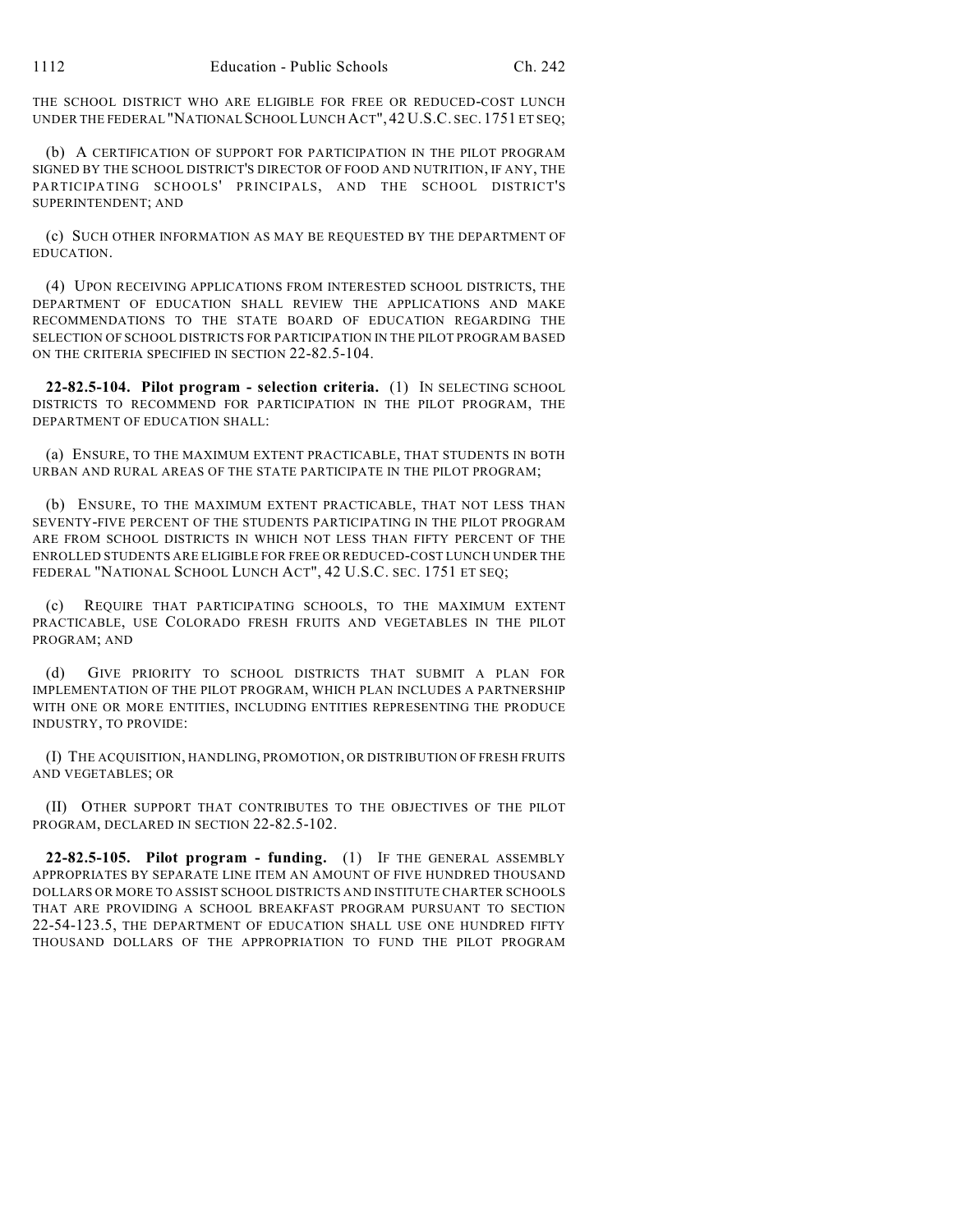PURSUANT TO THIS ARTICLE.

(2) THE DEPARTMENT OF EDUCATION MAY SOLICIT AND ACCEPT GIFTS, GRANTS, AND DONATIONS FROM PUBLIC AND PRIVATE SOURCES TO FUND THE PILOT PROGRAM, BUT RECEIPT OF GIFTS, GRANTS, AND DONATIONS SHALL NOT BE A PREREQUISITE TO THE IMPLEMENTATION OF THE PROGRAM.

(3) TO THE EXTENT PERMITTED BY LAW, THE DEPARTMENT OF EDUCATION MAY, AT ITS DISCRETION, DIRECT OTHER FUNDS TO FUND THE PILOT PROGRAM.

**22-82.5-106. Reports.** (1) NOT LATER THAN SEPTEMBER 30, 2007, AND SEPTEMBER 30, 2008, THE SUPERINTENDENT OF A SCHOOL DISTRICT THAT PARTICIPATES IN THE PILOT PROGRAM DURING THE PRECEDING SCHOOL YEAR SHALL SUBMIT TO THE DEPARTMENT OF EDUCATION A REPORT THAT DESCRIBES THE ACTIVITIES CARRIED OUT UNDER THIS ARTICLE DURING THE PRECEDING SCHOOL YEAR.

(2) THE STATE BOARD SHALL PROMULGATE POLICIES AND PROCEDURES REGARDING THE MANDATORY CONTENT OF THE REPORTS PREPARED BY THE SUPERINTENDENTS OF PARTICIPATING SCHOOL DISTRICTS PURSUANT TO SUBSECTION (1) OF THIS SECTION.

(3) NOT LATER THAN DECEMBER 31, 2008, THE DEPARTMENT OF EDUCATION SHALL SUBMIT TO THE GENERAL ASSEMBLY A REPORT THAT SUMMARIZES THE REPORTS PREPARED BY THE SUPERINTENDENTS OF THE PARTICIPATING SCHOOL DISTRICTS PURSUANT TO SUBSECTION (1) OF THIS SECTION.

**22-82.5-107. Pilot program - policies and procedures.** THE STATE BOARD SHALL PROMULGATE POLICIES AND PROCEDURES FOR THE IMPLEMENTATION OF THIS ARTICLE.

**22-82.5-108. Repeal of article.** THIS ARTICLE IS REPEALED, EFFECTIVE JANUARY 1, 2009.

**SECTION 3.** 22-54-123.5 (1), Colorado Revised Statutes, is amended BY THE ADDITION OF A NEW PARAGRAPH to read:

**22-54-123.5. School breakfast program - appropriation - low-performing schools.** (1) (d) NOTWITHSTANDING ANY OTHER PROVISIONS OF THIS SUBSECTION (1), FOR THE 2006-07 AND 2007-08 BUDGET YEARS, IF THE GENERAL ASSEMBLY APPROPRIATES AN AMOUNT OF FIVE HUNDRED THOUSAND DOLLARS OR MORE TO ASSIST SCHOOL DISTRICTS AND INSTITUTE CHARTER SCHOOLS THAT ARE PROVIDING A SCHOOL BREAKFAST PROGRAM PURSUANT TO THIS SECTION, THE DEPARTMENT OF EDUCATION SHALL USE ONE HUNDRED FIFTY THOUSAND DOLLARS OF THE APPROPRIATION TO FUND THE FRESH FRUITS AND VEGETABLES PILOT PROGRAM PURSUANT TO ARTICLE 82.5 OF THIS TITLE.